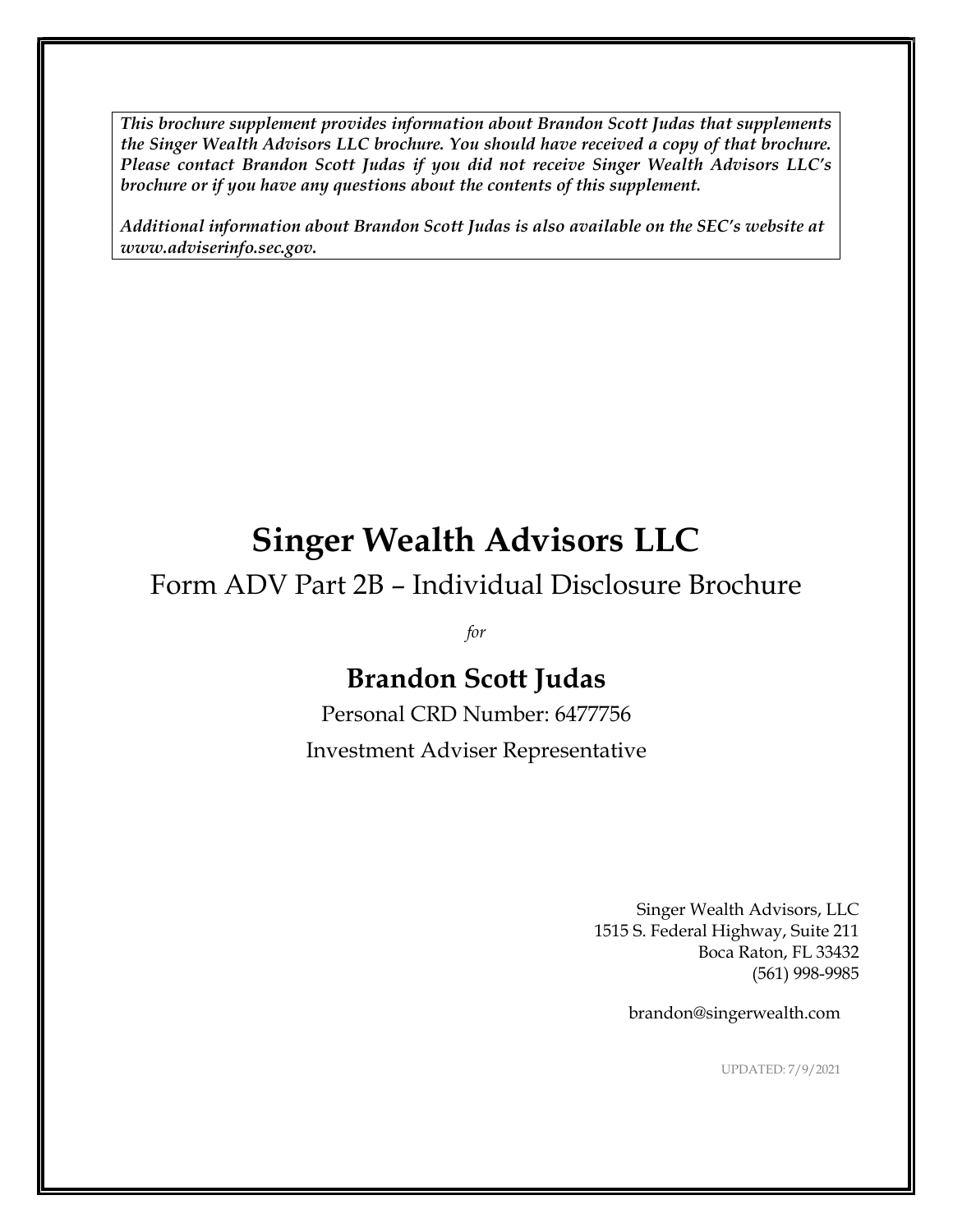## **Item 2: Educational Background and Business Experience**

| Name:                                       |                     | Brandon Scott Judas                                                                                                        | <b>Born: 1992</b> |
|---------------------------------------------|---------------------|----------------------------------------------------------------------------------------------------------------------------|-------------------|
| <b>Education &amp; Business Background:</b> |                     |                                                                                                                            |                   |
| <b>Education:</b>                           |                     |                                                                                                                            |                   |
| University of Iowa, Bachelor of Arts - 2014 |                     |                                                                                                                            |                   |
| <b>Business Background:</b>                 |                     |                                                                                                                            |                   |
|                                             | 09/2020 - Present   | <b>Investment Adviser Representative</b><br>Singer Wealth Advisors, LLC                                                    |                   |
|                                             | $06/2017 - 09/2020$ | <b>RIA Operations Associate</b><br>Singer Wealth Advisors, Inc.                                                            |                   |
|                                             | $06/2017 - 04/2018$ | <b>Administrative Sales Associate</b><br>Investacorp, Inc.                                                                 |                   |
|                                             | $05/2015 - 05/2017$ | Registered Representative - Annuity Division<br>Ameritas Investment Corp                                                   |                   |
|                                             | $05/2015 - 05/2017$ | Home Office Associate - Annuity Division<br>Ameritas Life Insurance Corp                                                   |                   |
|                                             | $09/2014 - 05/2015$ | Home Office Associate - Annuity Division<br>Ameritas Life Insurance Corp<br>(Full-time Temp via Celebrity Staffing Agency) |                   |

## **Item 3: Disciplinary Information**

There are no legal or disciplinary events that are material to a client's or prospective client's evaluation of this advisory business.

#### **Item 4: Other Business Activities**

Brandon Scott Judas does not have any other business activities.